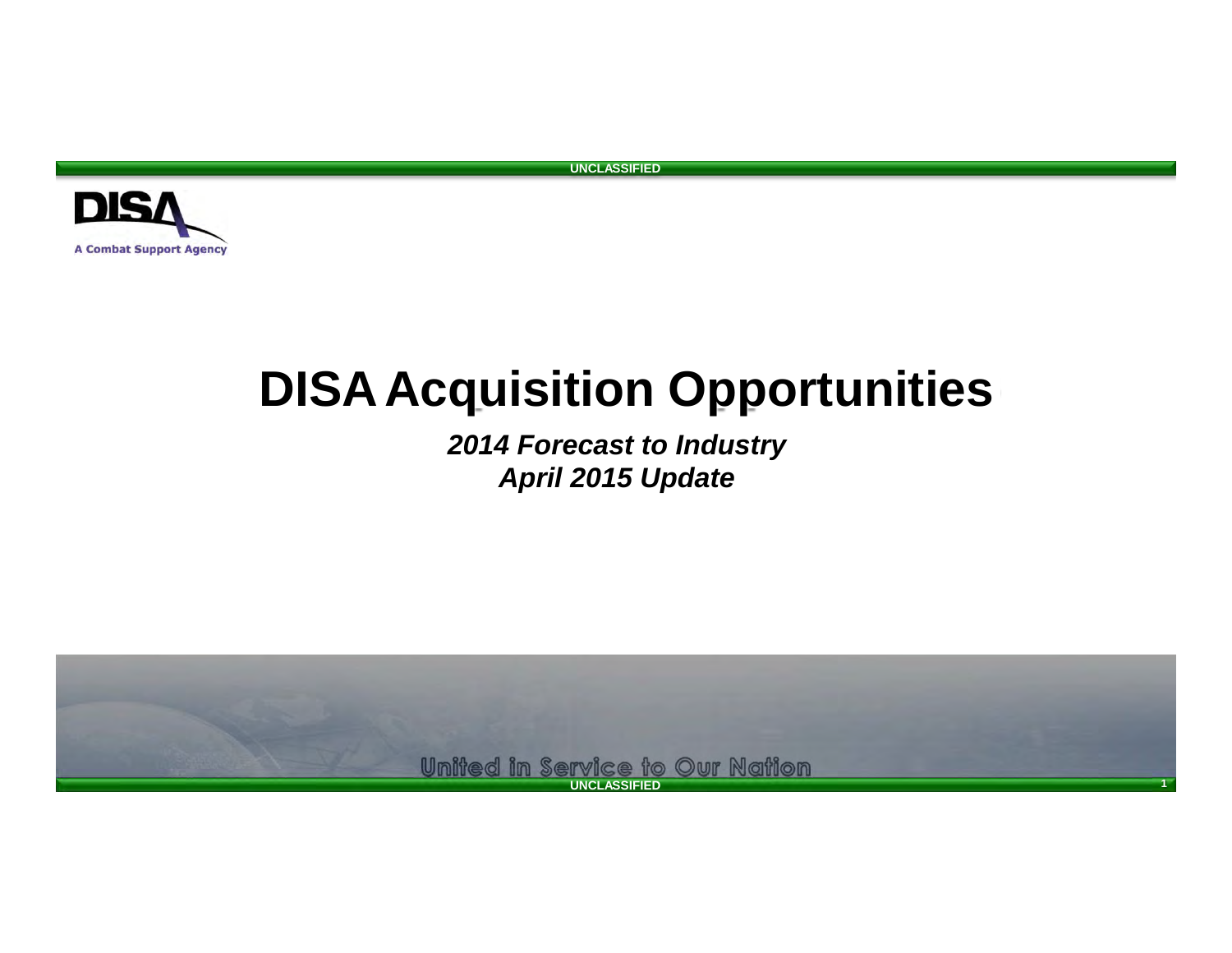

# **Acquisition Opportunities**

| <b>Project Title &amp; Description</b>                                                                                                                                      | <b>Program Office/Center</b><br>& POC                                 | <b>RFP Projected Award or Award</b><br><b>Info</b>                                                                |  |
|-----------------------------------------------------------------------------------------------------------------------------------------------------------------------------|-----------------------------------------------------------------------|-------------------------------------------------------------------------------------------------------------------|--|
| <b>GCCS-J Program Management Support Services</b>                                                                                                                           | GCCS-J Program Control,<br>(SD51)/Anthony Dauer                       | HC1047-15-F0015; Awardee: IPKeys;<br>Base Year; plus (4) one year option<br>periods. Awarded on 24 Mar 15         |  |
| Lab Operations and Information Assurance for GCSS-J. DISA/CC21-Kemmith Mosley                                                                                               |                                                                       | Current PoP: 31 Dec 2014 to 30<br>Dec 2019<br>HC1047-15-F4001; awarded<br>31Dec 14                                |  |
| <b>Financial Management Support Services</b><br>Home Team Staff (cancelled)<br><b>CFE7 Systems Support</b><br><b>FMSS System Support</b><br><b>CFEB2 Functional Support</b> | Resource Management<br>(RM24)/Flora Nguyen &<br><b>Brandee Weaver</b> | Remaining awards expected 3QFY15                                                                                  |  |
| IG- SSAE 16 Audit                                                                                                                                                           | <b>Compliance Management</b><br>(SE461)/Barbara Sailhamer             | HC1028-15-F-0017 awarded to Ernst<br>and Young on LLP on 6 Nov 14. Base<br>with 4 OY for a total value of \$6.5M. |  |
| United in Service to Our Nation                                                                                                                                             |                                                                       |                                                                                                                   |  |

**UNCLASSIFIED**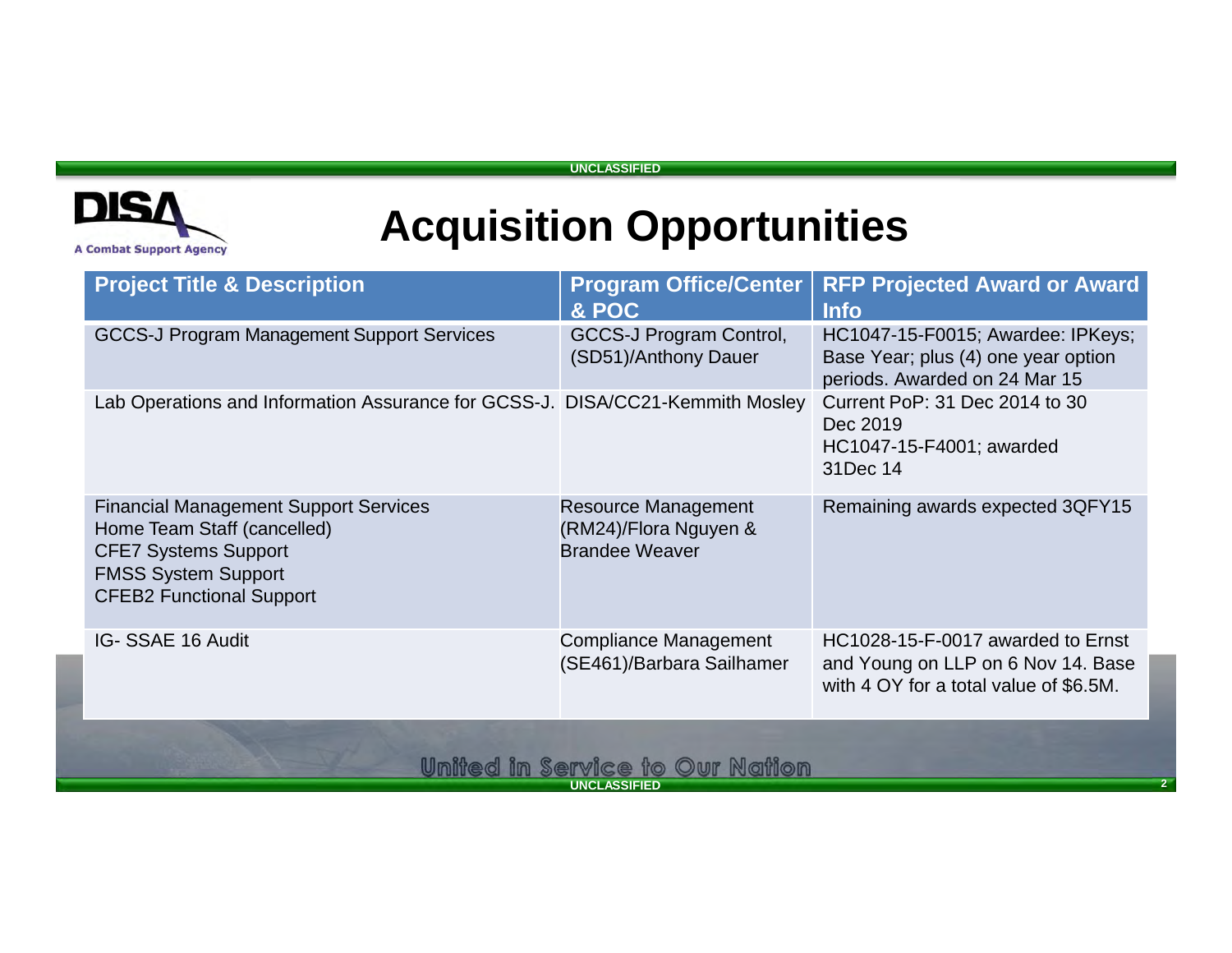### **DIS/ A Combat Support Agency**

**UNCLASSIFIED**

| <b>Project Title &amp; Description</b>                                                                                  | & POC                                                                     | Program Office/Center RFP Projected Award or<br><b>Award Info</b>                                   |  |  |
|-------------------------------------------------------------------------------------------------------------------------|---------------------------------------------------------------------------|-----------------------------------------------------------------------------------------------------|--|--|
| <b>CAE Acquisition Support Services (CASS)-</b>                                                                         | <b>Component Acquisition</b><br>Executive (AT3)/Chandler<br>Grice         | POSS tabled; CASS will utilize<br>OASIS IDIQ. Status: Projected award<br>late 3QFY15.               |  |  |
| Engineering and Testing Support Services (ETSS),<br>formerly SETI, now ASEC                                             | <b>Component Acquisition</b><br>Executive (AT4)/Rebecca<br><b>Alvarez</b> | Reviewing market research;<br>anticipate multiple award IDIQ<br>contract; Projected award date FY17 |  |  |
| <b>PM Tools Support</b>                                                                                                 | <b>CAE/Randle Holloway</b>                                                | Awarded 30 Sep 14 to<br>Goldschmidt & Associates, LLC.<br>HC1047-14-C-4032                          |  |  |
| <b>FAMIS Business System (FAMIS-CS)</b><br><b>RMD/Blanche Dillon</b><br>Acquisition strategy under review;<br>award TBD |                                                                           |                                                                                                     |  |  |
| <u>United in Service to Our Nation</u>                                                                                  |                                                                           |                                                                                                     |  |  |
| <b>UNCLASSIFIED</b>                                                                                                     |                                                                           |                                                                                                     |  |  |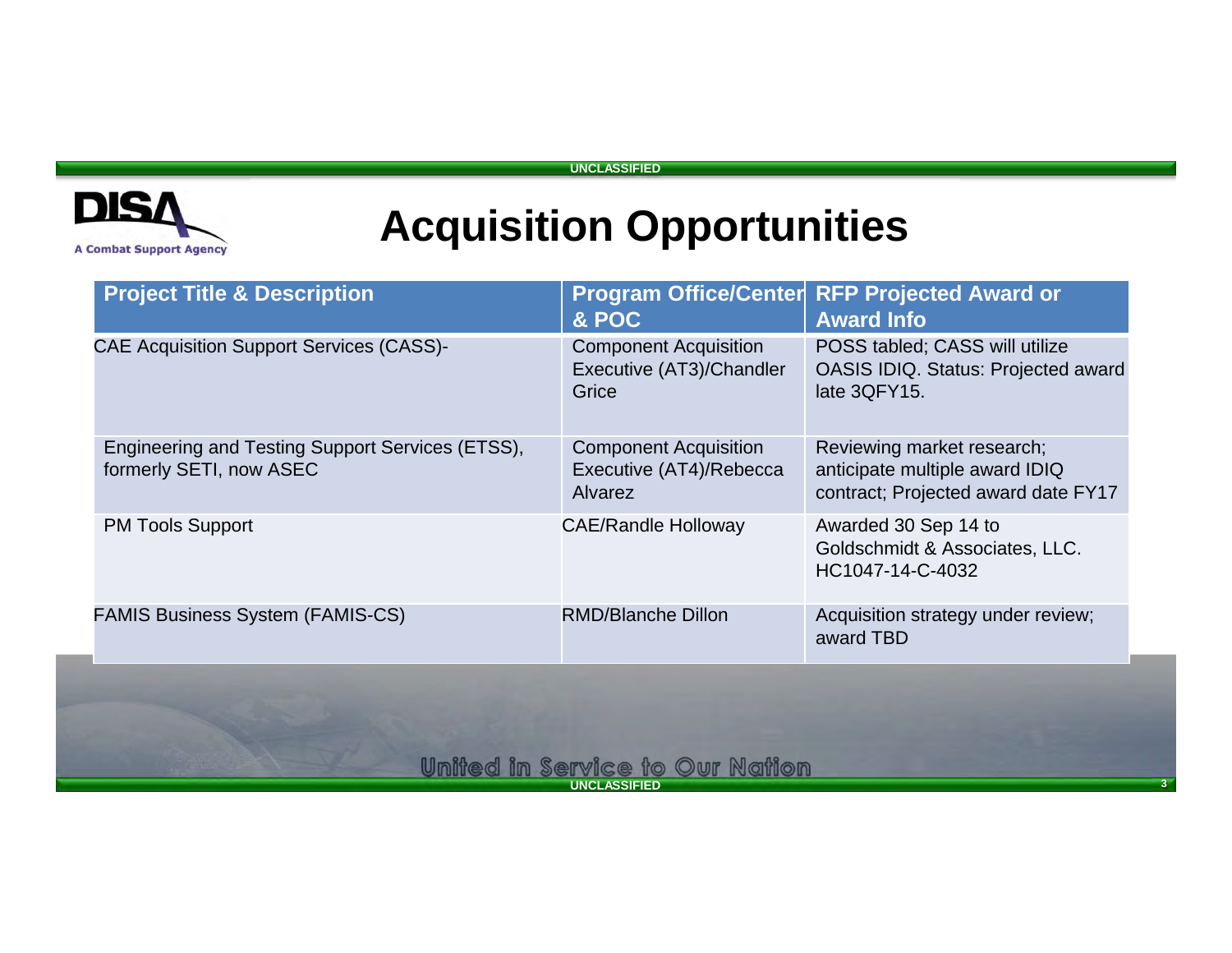

| <b>Project Title &amp; Description</b>                                                                                                             | <b>Program Office/Center</b><br>& POC                       | <b>RFP Projected Award or Award</b><br><b>Info</b>                       |  |  |  |
|----------------------------------------------------------------------------------------------------------------------------------------------------|-------------------------------------------------------------|--------------------------------------------------------------------------|--|--|--|
| Electronic Source Selection Tool Licenses, set-up and<br>training, plus Formal Source Selection Training                                           | PSD, PS41-Nancy Dydak                                       | HC1029-15-A-0005 awarded 23<br>Apr 15 to CACI, Inc-Federal               |  |  |  |
| <b>NCES Service Oriented Architecture Framework (SOAF)</b><br>Enterprise infrastructure services to support messaging<br>and data interoperability | Implementation &<br>Sustainment (IML31)<br>Mark Worthington | Awarded on 15 Jan 15 to Solers, Inc.<br>Award No. HC1028-08-D-2012-VC03  |  |  |  |
| Capacity Services Communications (CSC II)- Dynamic<br>and scalable communication infrastructure capacity<br>service                                | Implementation &<br>Sustainment<br>(IML21) Alee Long        | Single award; IDIQ; RFP Release<br>4QFY15-award 3QFY16                   |  |  |  |
| GCSS-J – Software Development & Integration (SD & I) (SD62) Brian White<br><b>Services</b>                                                         |                                                             | Current PoP: March 2015 to Mar 2019<br>$-$ GAO<br>Protest rec'd Jan 2015 |  |  |  |
| United in Service to Our Nation                                                                                                                    |                                                             |                                                                          |  |  |  |
|                                                                                                                                                    | <b>UNCLASSIFIED</b>                                         |                                                                          |  |  |  |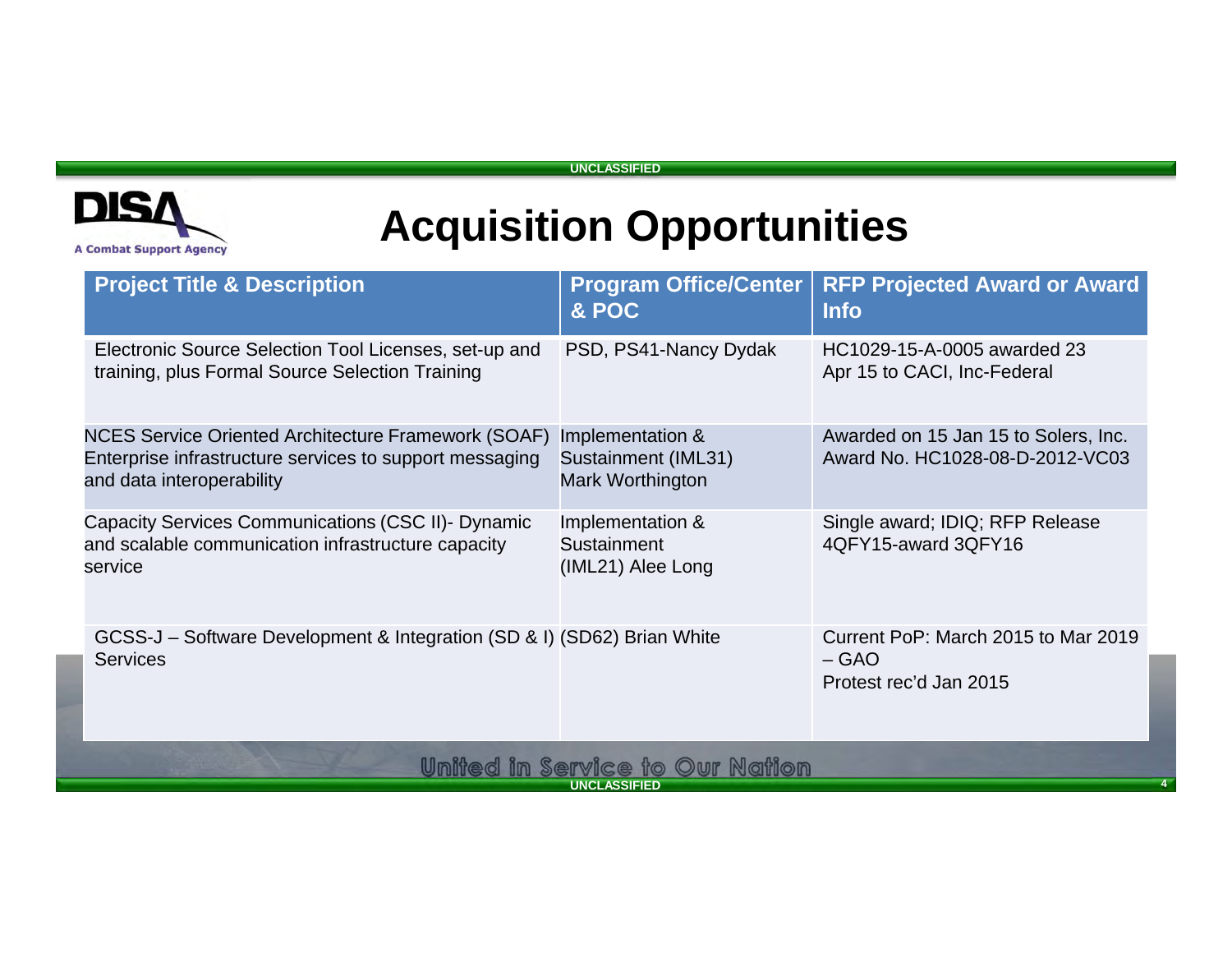### **DIS/ A Combat Support Agency**

**UNCLASSIFIED**

### **Acquisition Opportunities**

| <b>Project Title &amp; Description</b>                                                                                                                                                                                      | <b>Program Office/Center</b><br>& POC                                                            | <b>RFP/Projected Award or Award</b><br><b>Info</b>                                                           |
|-----------------------------------------------------------------------------------------------------------------------------------------------------------------------------------------------------------------------------|--------------------------------------------------------------------------------------------------|--------------------------------------------------------------------------------------------------------------|
| <b>Gateway Operations Support-CSSE- Information</b><br>and Communication Technology (ICT)                                                                                                                                   | <b>Operations Directorate</b><br>(OP63)/Susan Roswell                                            | HC1028-13-F0303; Base Year POP: 1<br>Sep 2013-31 Aug 2014; 4 year option PoP:<br>1 Sep 2014 - 31 Aug 2018    |
| Global Network Services (GNS)- GNS will be a<br>multiple award IDIQ contract that will replace<br>several of the DISN lease transport services<br>contracts that are approaching expiration both<br><b>OCONUS and CONUS</b> | Implementation &<br>Sustainment/Infrastructure<br>Development (IE62)/ Laura<br><b>Herbertson</b> | Contract Award 1 <sup>st</sup> Qtr FY16                                                                      |
| NS-TPO Installation, Integration, Implementation, Development & Business<br>Logistics and CM Support                                                                                                                        | Ctr./Infrastructure<br>Development (ID21)/Demaryl<br>Singleton                                   | Contract Award 4th Qtr FY15                                                                                  |
| Architecture and Modernization GCCS-J                                                                                                                                                                                       | Development & Business<br><b>Ctr./Services Development</b><br>(SD11)/Lennox Green                | HC1047-14-C-4031; Awardee: BlueStone<br>Logic; Award Amount: \$448,226.88; PoP:<br>24 Mar 2014 - 23 Sep 2015 |
|                                                                                                                                                                                                                             | United in Service to Our Nation                                                                  |                                                                                                              |

**UNCLASSIFIED**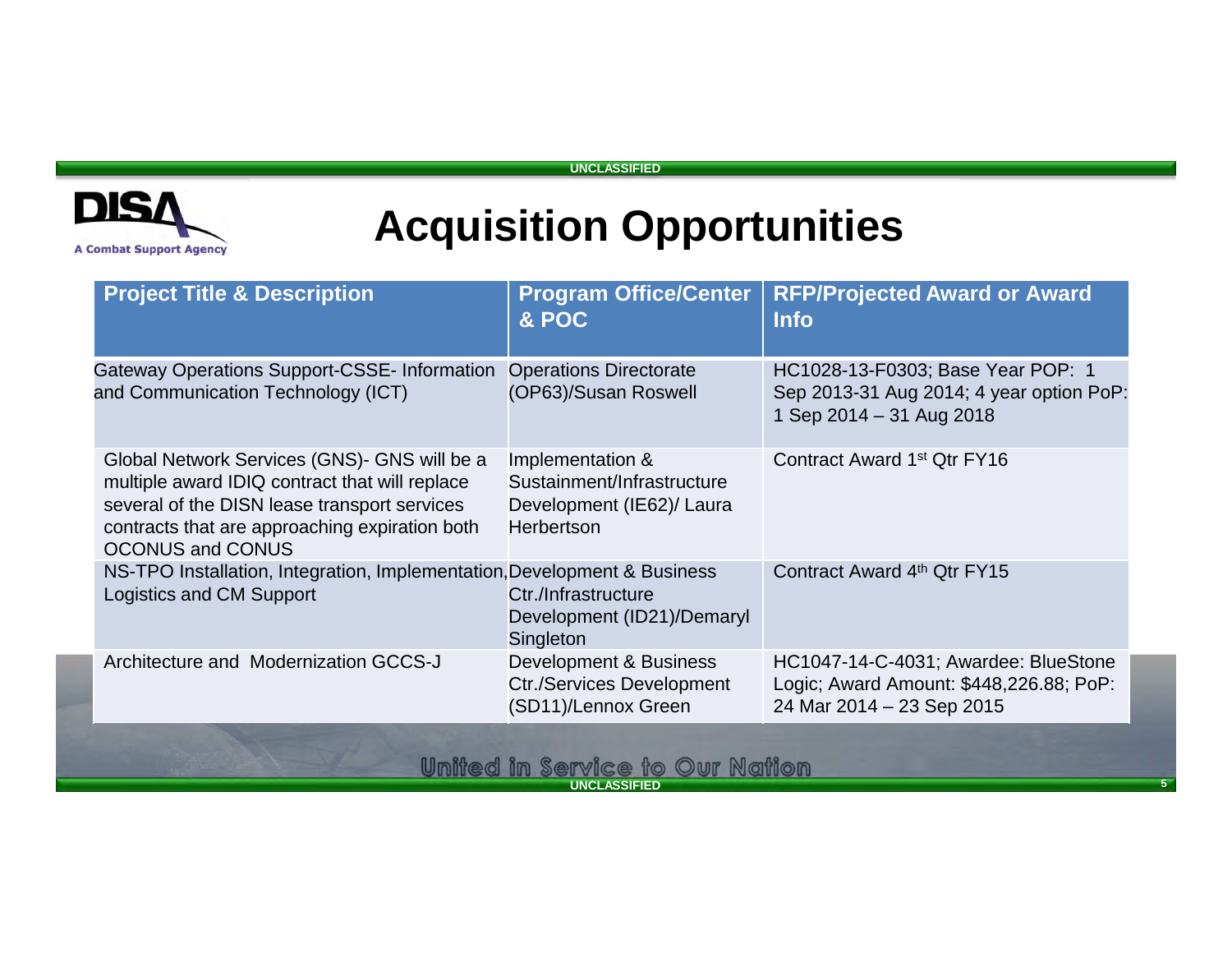

# **Acquisition Opportunities**

| <b>Project Title &amp; Description</b>                                                                                                                                                | <b>Program Office/Center</b><br>& POC                                                | <b>RFP/Projected Award or</b><br><b>Award Info</b>                                                                                                               |
|---------------------------------------------------------------------------------------------------------------------------------------------------------------------------------------|--------------------------------------------------------------------------------------|------------------------------------------------------------------------------------------------------------------------------------------------------------------|
| <b>Collaboration Pathfinder (formerly UCaaS) Deliver</b><br>specified cloud capabilities to transition unclassified<br>information technology services to the<br>DOD/commercial cloud | Development & Business<br><b>Ctr./Services Development</b><br>(SD32)(Andres Bryczek) | Projected award date<br>May 2015                                                                                                                                 |
| Virtual Desktop Infrastructure (VDI) - Hardware,<br>Software and related integration and implementation<br>services.                                                                  | Development & Business<br>Ctr./Infrastructure<br>Development (ID12)/Jesse<br>Jones   | Multiple procurements of<br>HW/SW and integration<br>services supporting VDI<br>implementations as well as<br>capacity services. Release<br>4QFY15- award 1QFY16 |
| IT Engineering Support Services- IT support services<br>to provide communication and systems engineering<br>optimization, consolidation and technical support.                        | Implementation &<br>Sustainment<br>(IML31) Angela Book                               | Single award; FFP; RFP<br>Release 3QFY15- award<br>2QFY16                                                                                                        |
|                                                                                                                                                                                       | United in Service to Our Nation                                                      |                                                                                                                                                                  |

**UNCLASSIFIED**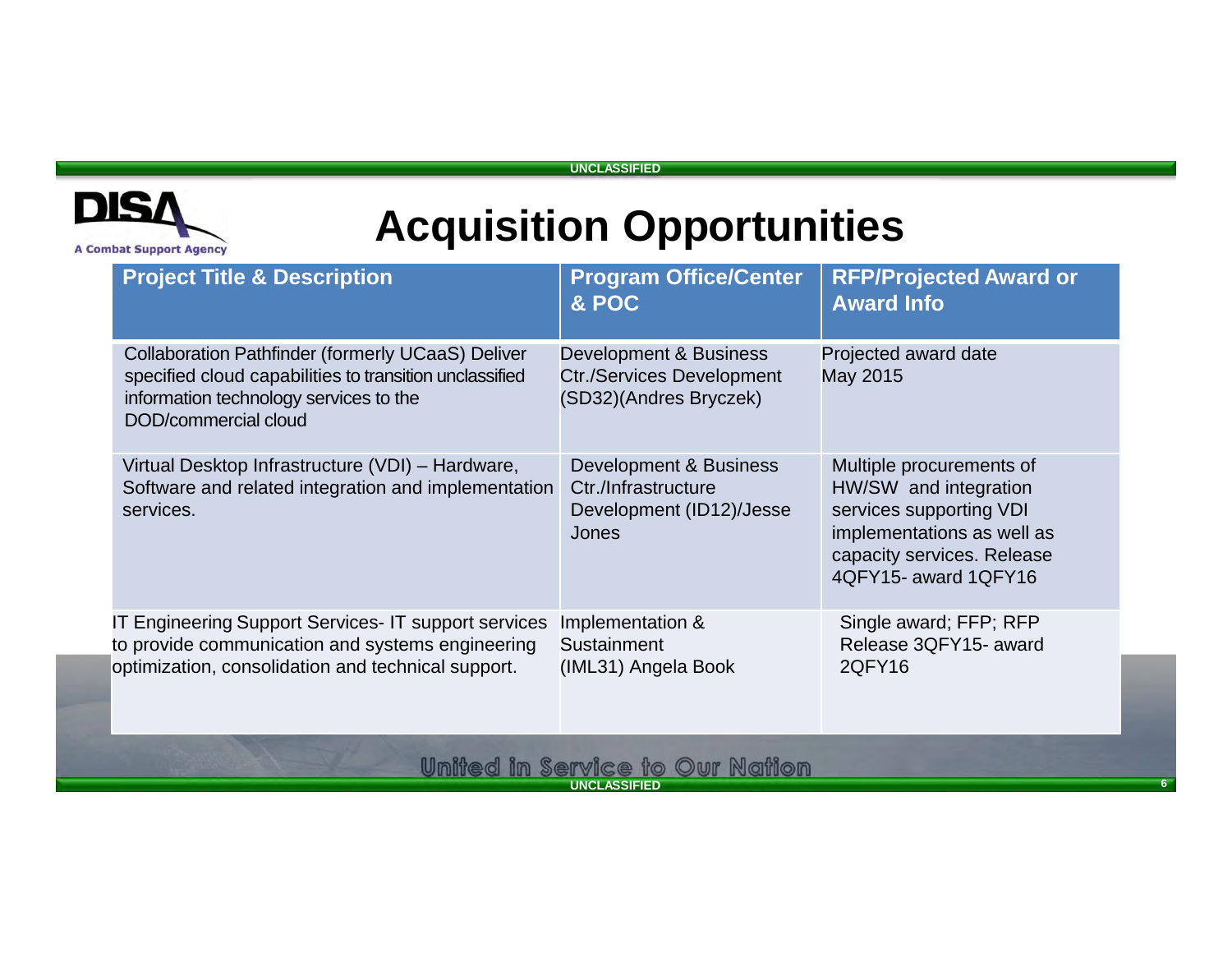

### **Acquisition Opportunities**

| <b>Project Title &amp; Description</b>                                                                                                                                                                                                                                                                                     | <b>Program</b><br><b>Office/Center &amp;</b><br><b>POC</b> | <b>RFP/Projected Award or</b><br><b>Award Info</b>                                                                     |
|----------------------------------------------------------------------------------------------------------------------------------------------------------------------------------------------------------------------------------------------------------------------------------------------------------------------------|------------------------------------------------------------|------------------------------------------------------------------------------------------------------------------------|
| Common Processor Capacity Services (CPCS)- Dynamically<br>scalable processor capability utilizing an on-demand service<br>approach for new equipment that can readily adjust to both increase<br>and decrease in processor requirements and one that is priced on a<br>utility ("as used") basis for processor hardware.   | (IML21) Kim Ripka                                          | Implementation & Sustainment Sources Sought notice estimated<br>publishing date is 3QFY15. Target<br>award for 4QFY17. |
| Uncommon Processor Capacity Services (UCPS)-Dynamically<br>scalable processor capability utilizing an on-demand service<br>approach for new equipment that can readily adjust to both increase<br>and decrease in processor requirements and one that is priced on a<br>utility ("as used") basis for processor hardware   | Implementation & Sustainment<br>(IML21) Kim Ripka          | Sources Sought notice estimated<br>publishing date is 3QFY15. Target<br>award for 3QFY16.                              |
| Integrated Processor Capacity Services (IPCS)-Dynamically<br>scalable processor capability utilizing an on-demand service<br>approach for new equipment that can readily adjust to both increase<br>and decrease in processor requirements and one that is priced on a<br>utility ("as used") basis for processor hardware | (IML21) Kim Ripka                                          | Implementation & Sustainment Sources Sought notice estimated<br>publishing date is 3QFY15. Target<br>award for 4QFY17. |
|                                                                                                                                                                                                                                                                                                                            |                                                            |                                                                                                                        |

### United in Service to Our Nation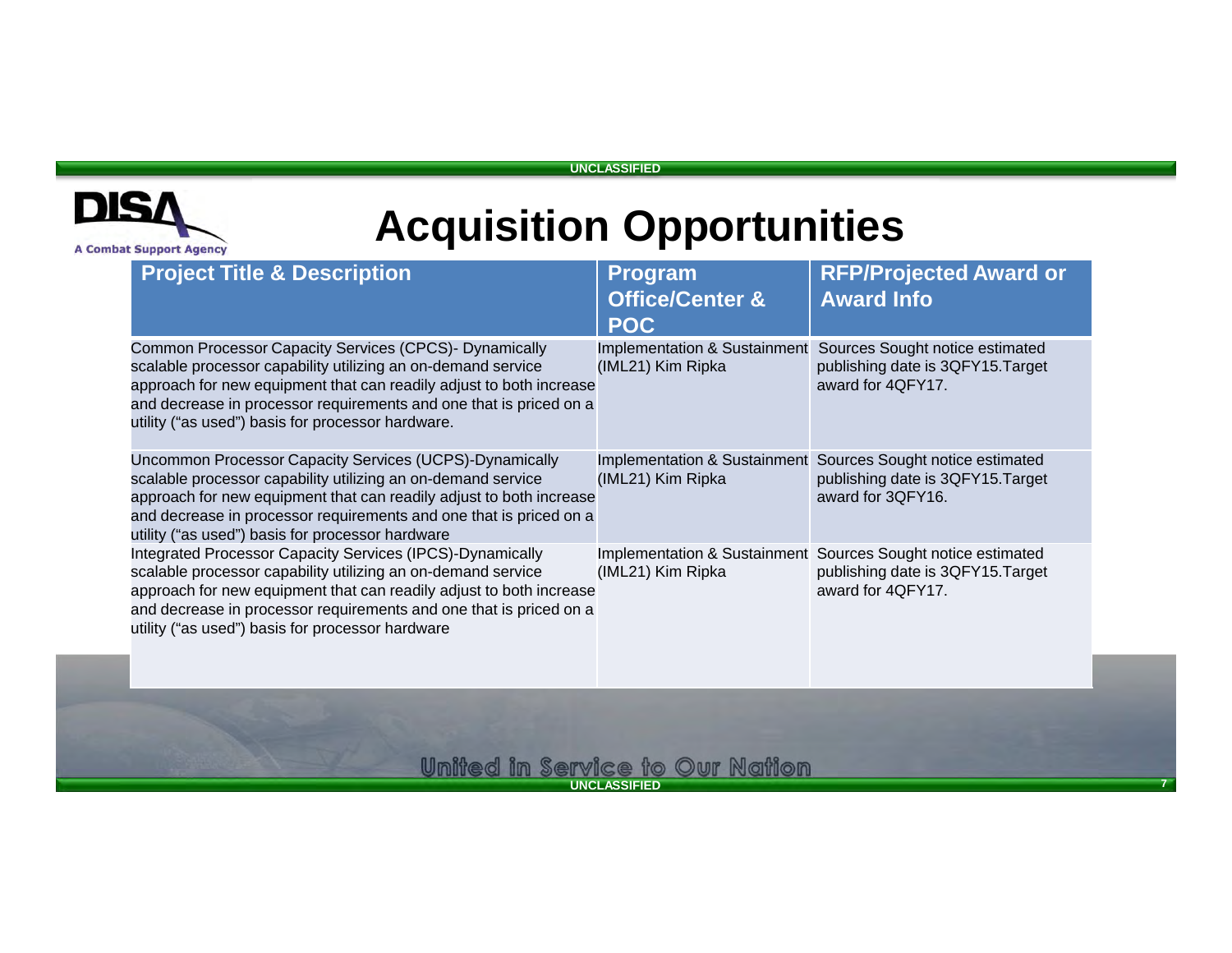

| <b>Project Title &amp; Description</b>                                                                                            | <b>Program</b><br><b>Office/Center &amp; POC</b>          | <b>RFP/Projected Award or</b><br><b>Award Info</b>                          |
|-----------------------------------------------------------------------------------------------------------------------------------|-----------------------------------------------------------|-----------------------------------------------------------------------------|
| Service Desk Agent Level 2 & 3 Augmentation-Technical support<br>services augmenting service desks at DECC Mech                   | Implementation &<br>Sustainment<br>(IML32)/Michelle Light | Single award; FFP; RFP<br>Release 1QFY15- award<br>3QFY15; HC1028-11-C-0102 |
| System & Database Technical Support-System, database and<br>application support at DECC Ogden and other locations                 | Implementation &<br>Sustainment (IML31)/Sandy<br>Poulsen  | Awarded in April 2015 to<br>Nova, Corp. Award No.<br>HC1047-13-D-4004-0003  |
| Program & Project Management Consulting Services-<br>Development of business management processes at multiple<br><b>locations</b> | Implementation &<br>Sustainment (IML32)/Lori<br>Varner    | Single award under DESS;<br>FFP; RFP Release 2QFY15;<br>award 3QFY15        |

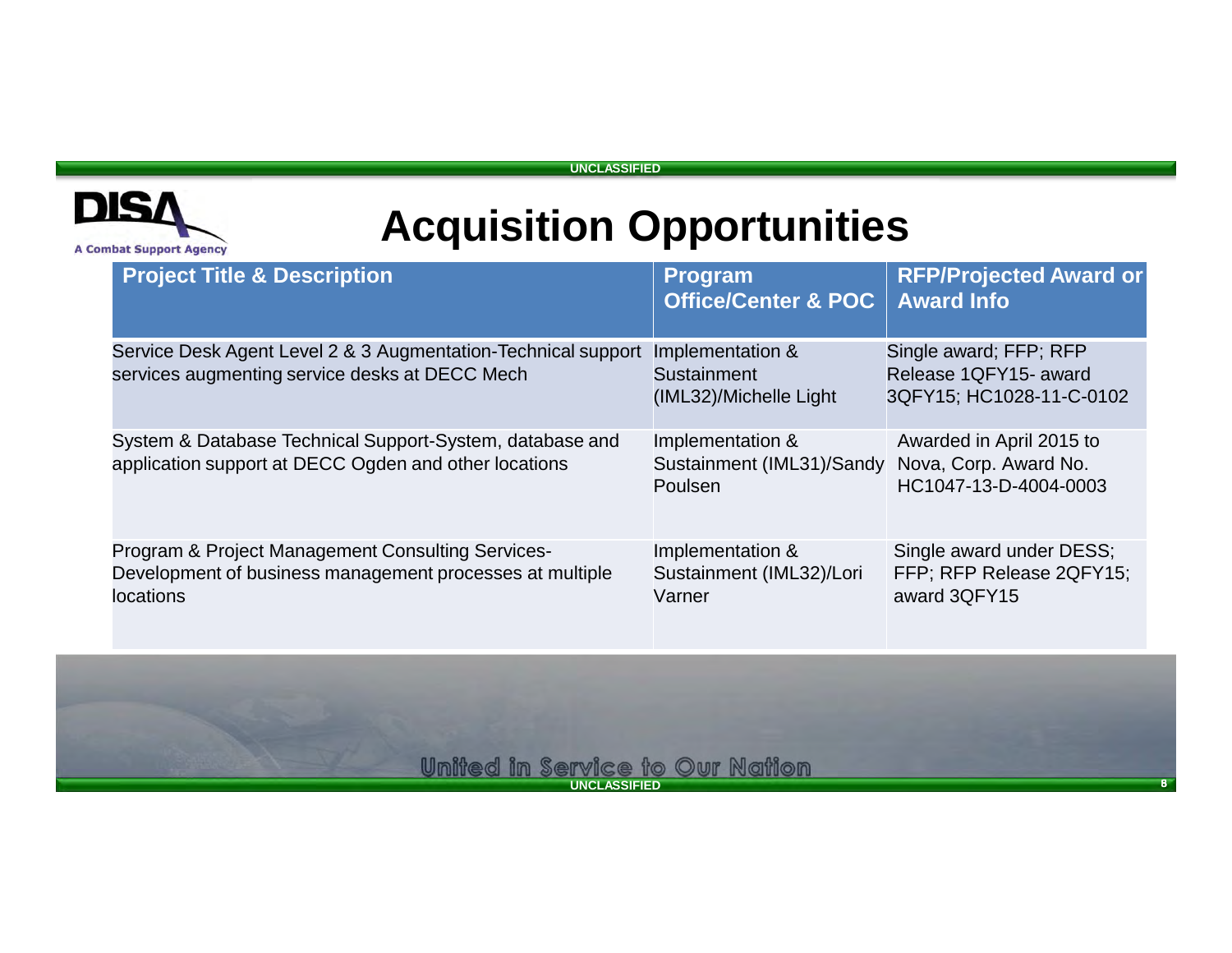

| <b>Project Title &amp; Description</b>                                                                                                    | & POC                                                                           | Program Office/Center RFP/Projected Award or<br><b>Award Info</b> |
|-------------------------------------------------------------------------------------------------------------------------------------------|---------------------------------------------------------------------------------|-------------------------------------------------------------------|
| Configuration Management Support-Engineering, project,<br>configuration and change management support at<br>multiple locations            | Implementation &<br>Sustainment (IML32)/Janice Release 2QFY15- award<br>Hammond | Single award; FFP; RFP<br>3QFY15                                  |
| DISA Oklahoma City Comms Network/Server Support-<br>Communication network and server support at DECC OKC,<br>and other customer locations | Implementation &<br>Sustainment<br>(IML32)/Michelle Light                       | Single award; FFP; RFP<br>Release 2QFY15- award<br>3QFY15         |
| Unix Server Support- Maintain and enhance Unix server<br>and related application support at DECC Mech                                     | Implementation &<br>Sustainment (IML32)/Lori<br>Varner                          | Single award; FFP; RFP<br>Release 3QFY15- award<br>4QFY15         |

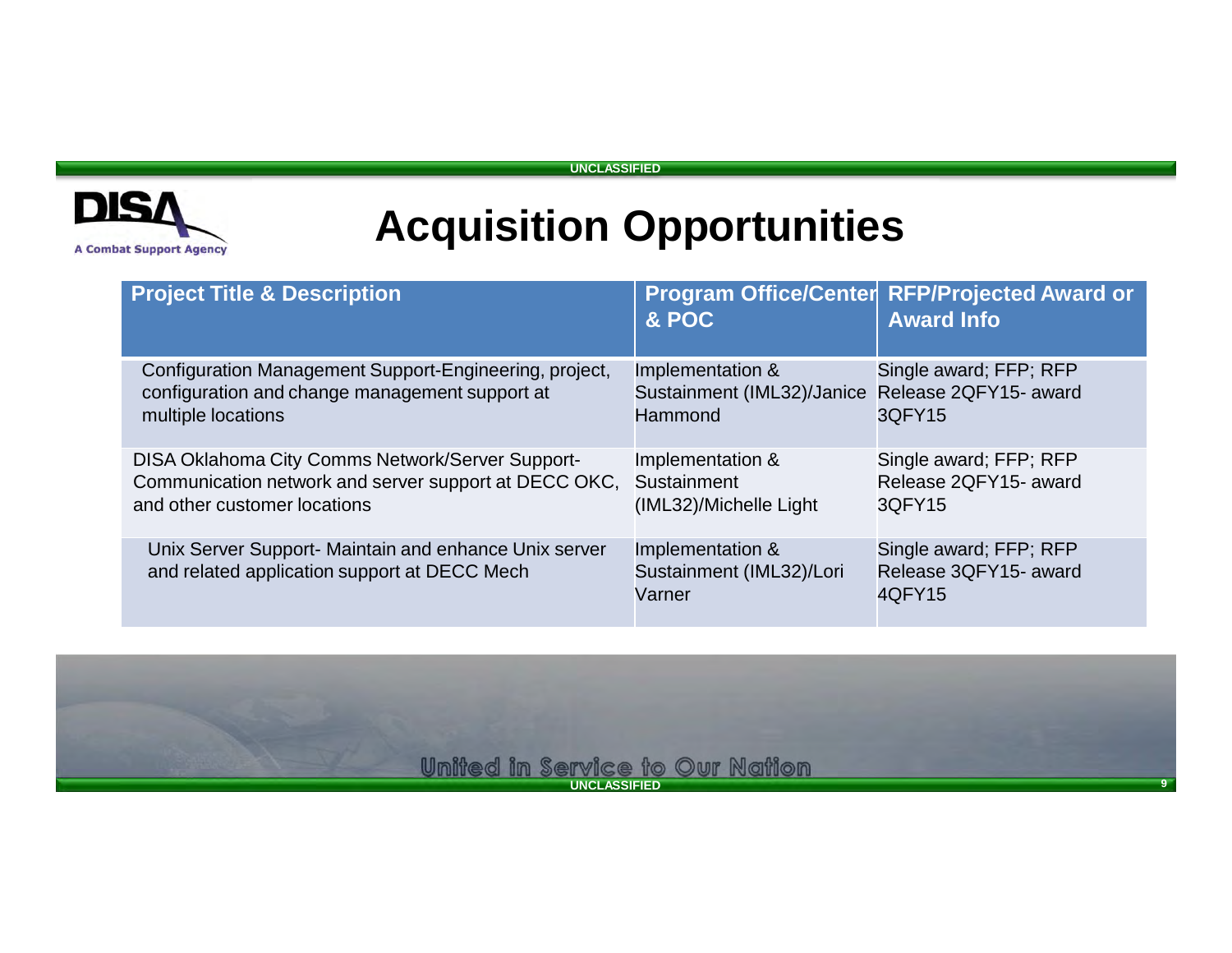### **DIS/ A Combat Support Agency**

**UNCLASSIFIED**

# **Acquisition Opportunities**

| <b>Project Title &amp; Description</b>                                                                                                                                                                         | & POC                                                    | <b>Program Office/Center RFP/Projected Award or</b><br><b>Award Info</b> |  |
|----------------------------------------------------------------------------------------------------------------------------------------------------------------------------------------------------------------|----------------------------------------------------------|--------------------------------------------------------------------------|--|
| Service Integration & Delivery (SID) Support-SID for test<br>and development, software, infrastructure, migration, and<br>sustainment efforts at multiple locations                                            | Implementation &<br>Sustainment (IML32)/Lori<br>Varner   | Single award; FFP; RFP<br>Release 4QFY15- award<br><b>1QFY16</b>         |  |
| DoD Enterprise Email (DEE) & DoD Enterprise Portal<br>Service (DEPS) Tech & Config Mgmt Support-Technical and<br>configuration management support for design, test and<br>implementation at multiple locations | IML32/Michelle Light                                     | Fair Opportunity DESS; RFP<br>Release 3QFY15-Award<br>4QFY15             |  |
| <b>DISA Ogden Operations and Technical Support-</b><br>Sustainment of AMC legacy and Standard Depot Systems<br>at DECC Ogden and St. Louis                                                                     | Implementation &<br>Sustainment (IML31)/Sandy<br>Poulsen | 8(a) Direct award; FFP; RFP<br>Release 1QFY16- award<br>2QFY16           |  |
| United in Service to Our Nation                                                                                                                                                                                |                                                          |                                                                          |  |

**UNCLASSIFIED**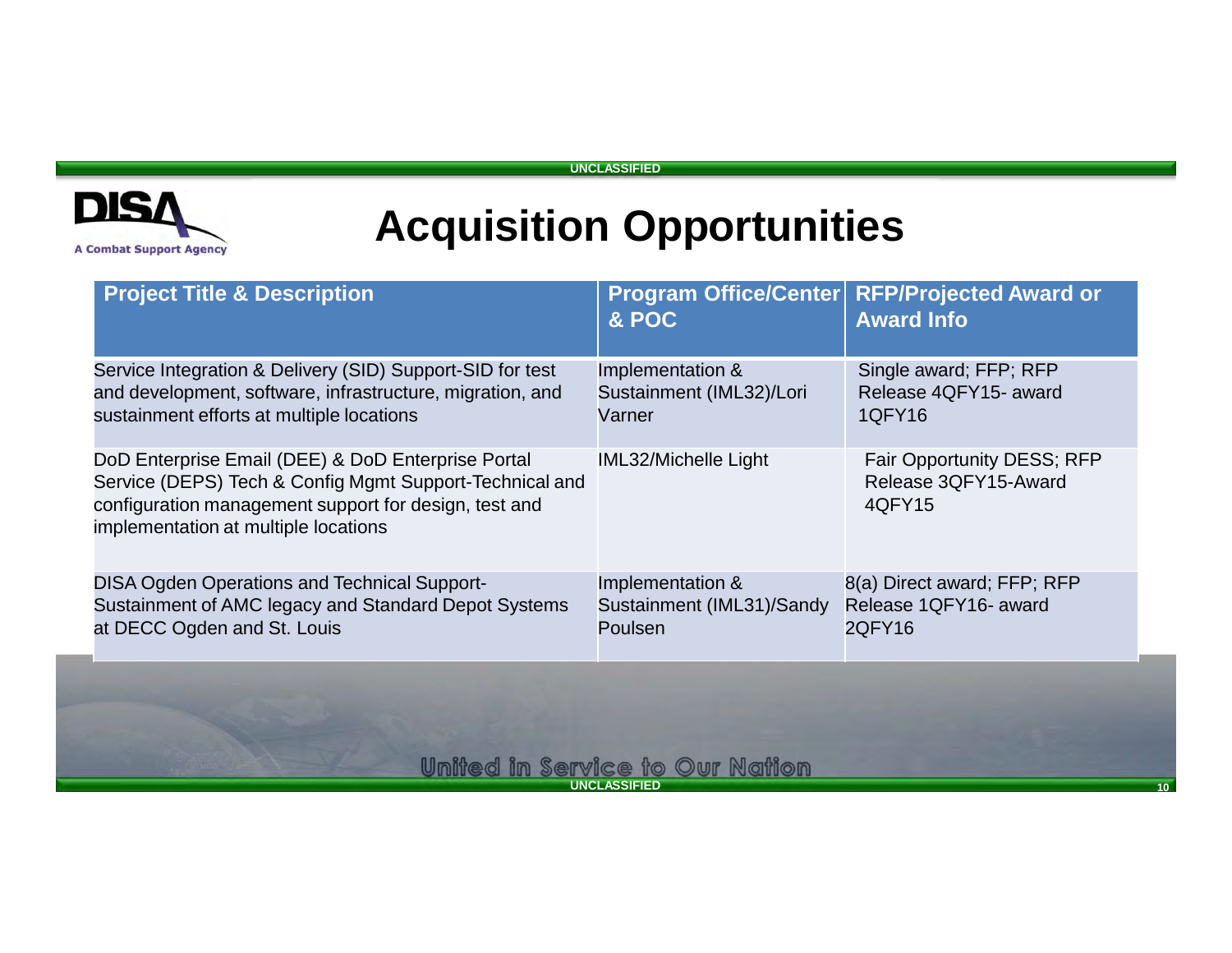

### **Acquisition Opportunities**

| <b>Project Title &amp; Description</b>                                                                                                              | <b>Program</b><br><b>Office/Center &amp; POC</b>                                   | <b>RFP/Projected Award or</b><br><b>Award Info</b>                                           |
|-----------------------------------------------------------------------------------------------------------------------------------------------------|------------------------------------------------------------------------------------|----------------------------------------------------------------------------------------------|
| Logistics Asset Maintenance & Warehouse Support-<br>Operation of performance based logistics function for<br>EIS at Chambersburg, PA                | Implementation &<br>Sustainment (IML32)/Kathy<br><b>Brookens</b>                   | 8(a) Direct award; FFP; RFP<br>Release 4QFY15- award<br>1QFY16                               |
| <b>DECC St. Louis Operations and Technical Support-</b><br>Multiple networks support at DECC St. Louis                                              | Implementation &<br>Sustainment (IML32)/Kathy<br><b>Brookens</b>                   | <b>SDVOSB Set Aside award</b><br>via VETS GWAC ; FFP;<br>RFP Release 4QFY15-<br>award 1QFY16 |
| Virtual Desktop Infrastructure (Architecture Design)-<br>Requirements Validation Solution Architecture Design<br>Testing, Validation, Accreditation | Development & Business<br>Ctr./Infrastructure<br>Development<br>(ID12)/Jesse Jones | Contract awarded to DH<br>Technologies, LLC on 19<br>Sep14. HC1047-14-C4026                  |
|                                                                                                                                                     |                                                                                    |                                                                                              |

### **UNCLASSIFIED <sup>11</sup>**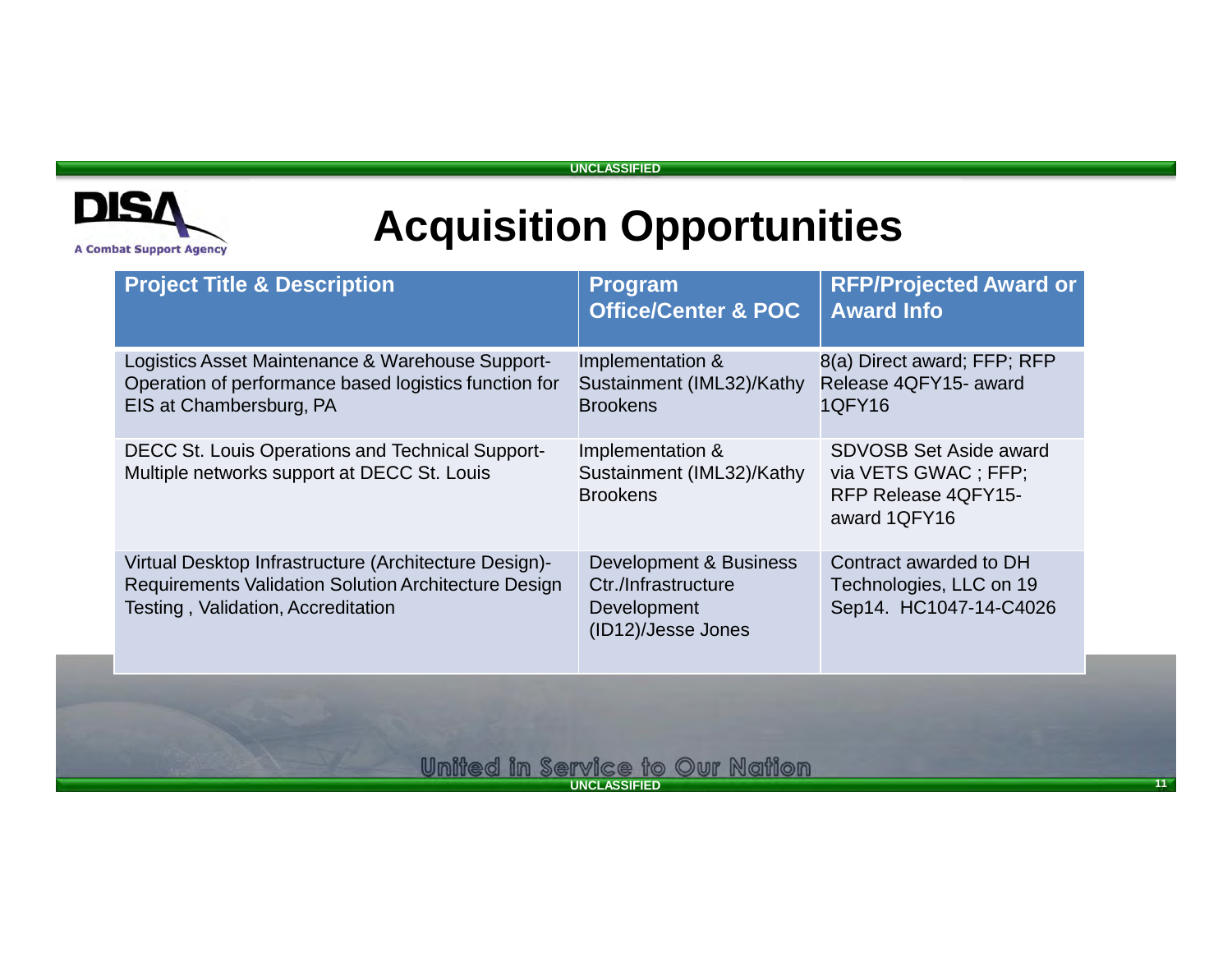

# **Acquisition Opportunities**

|                                 | <b>Project Title &amp; Description</b>                                                                                                                                                                                                                                    | & POC                                                               | Program Office/Center RFP/Projected Award or<br><b>Award Info</b>                                                   |
|---------------------------------|---------------------------------------------------------------------------------------------------------------------------------------------------------------------------------------------------------------------------------------------------------------------------|---------------------------------------------------------------------|---------------------------------------------------------------------------------------------------------------------|
|                                 | <b>DECC Montgomery Technical &amp; Operations Support-</b><br>Ensures the sustainability of mid-tier production,<br>development, and testing systems.                                                                                                                     | Implementation &<br>Sustainment (IML31)<br><b>Anthony Robitzsch</b> | Single award; FFP; RFQ to<br>be released 3QFY15; award<br>2QFY16                                                    |
|                                 | <b>DISA EIS Customer Management Executive Support-</b><br>Services to provide financial and customer management<br>expertise at multiple locations.                                                                                                                       | Implementation &<br>Sustainment (IML32)/Colby<br>Rickabaugh         | <b>Contract awarded to Venture</b><br>Group, Inc on 6 Nov 14.<br>HC1028-15-F0003                                    |
|                                 | DeCA Commissary Advanced Resale Transaction System<br>(CARTS). Commissary Advanced Resale Transaction<br>System Replacement/Modernization (CARTS R/M)-Point of<br>Sale (POS) hardware, help desk, consulting services, and<br>sustainment of legacy POS software/hardware | <b>Defense Commissary</b><br>Agency                                 | Currently in the contract<br>planning phase; Unrestricted;<br>Single Award IDIQ; Projected<br>Award Date: Sep 2015. |
| United in Service to Our Nation |                                                                                                                                                                                                                                                                           |                                                                     |                                                                                                                     |

**UNCLASSIFIED**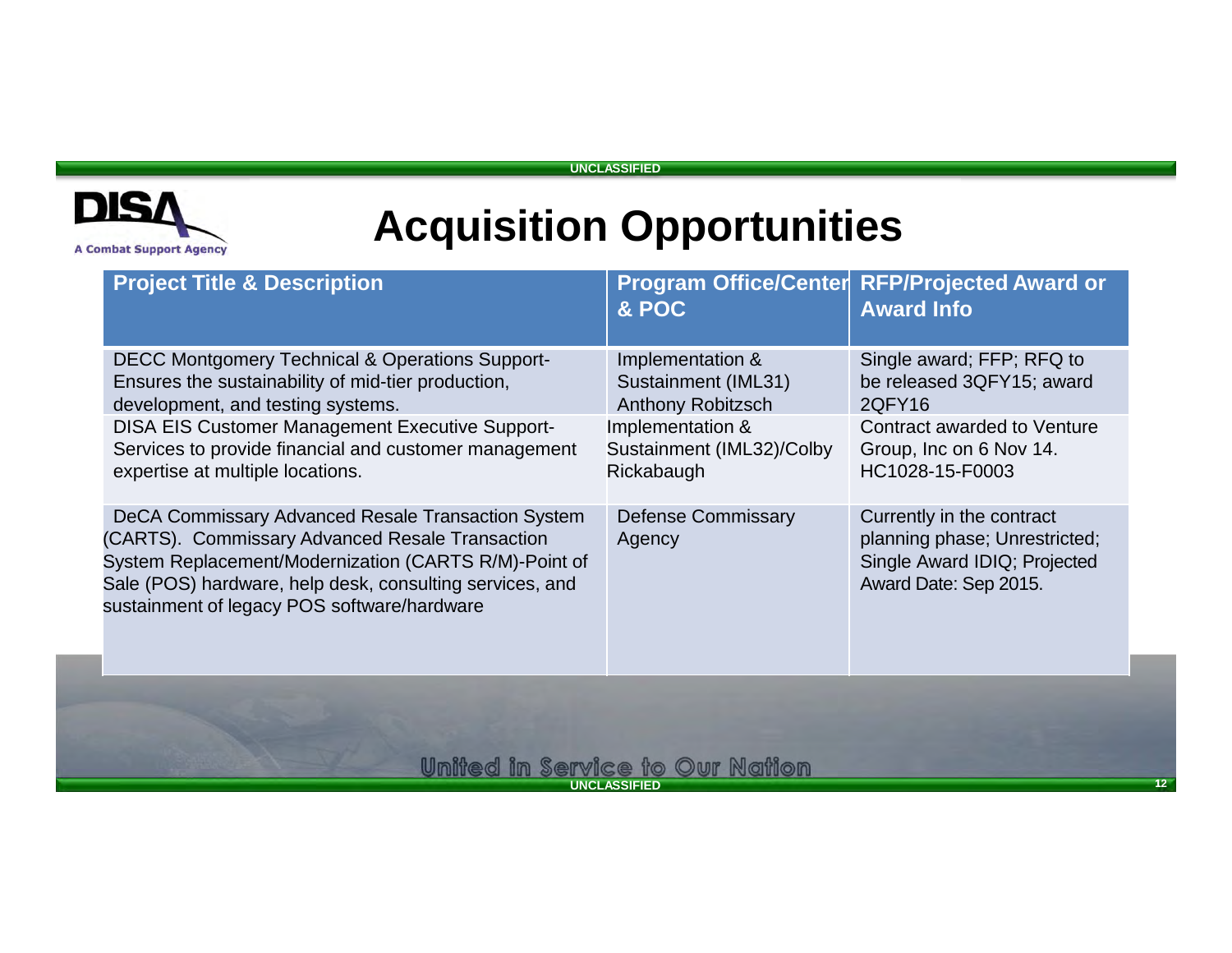

| <b>Project Title &amp; Description</b>                                                                                                                                                                                | & POC                                                                              | Program Office/Center RFP/Projected Award or<br><b>Award Info</b>                            |
|-----------------------------------------------------------------------------------------------------------------------------------------------------------------------------------------------------------------------|------------------------------------------------------------------------------------|----------------------------------------------------------------------------------------------|
| Virtual Desktop Infrastructure (Integration & Implementation)                                                                                                                                                         | Development & Business<br>Ctr./Infrastructure<br>Development<br>(ID12)/Jesse Jones | <b>PMO conducting market</b><br>research. Anticipated release<br>of RFP in 3rd quarter FY15. |
| Facilities Support- Provide facilities support services for the<br>DSO Annapolis location including building<br>management/maintenance, physical security and mail<br>services.                                       | <b>Defense Spectrum</b><br>Organization (OS1)/John<br>Ennema                       | Single award; 8(a) set-aside.<br>RFQ to be<br>released 3QFY15; Award in<br>4QFY15            |
| GEMSIS Integrated Spectrum Desktop (ISD)- Develop and<br>deliver the ISD software and provide initial sustainment.<br>Includes software design, development, integration, test,<br>delivery, and initial sustainment. | Defense Spectrum<br>Organization<br>(OS371)/Janetha Jones                          | Single award; small business<br>set-aside. RFQ to be released<br>4QFY15; Award in 1QFY16     |

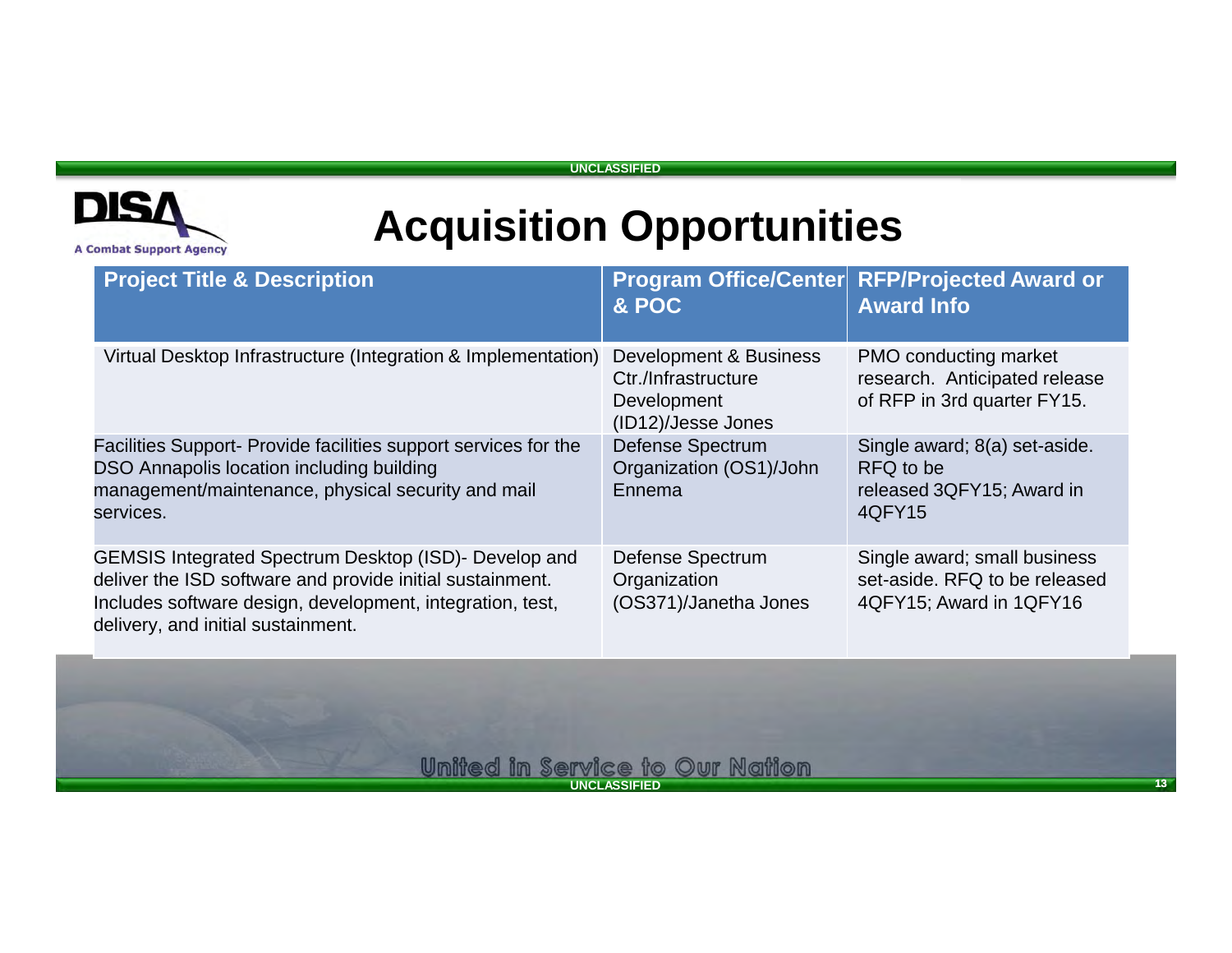

### **Acquisition Opportunities**

| <b>Project Title &amp; Description</b>                                                                                                                                                                                | & POC                                                     | Program Office/Center RFP/Projected Award or<br><b>Award Info</b>                           |
|-----------------------------------------------------------------------------------------------------------------------------------------------------------------------------------------------------------------------|-----------------------------------------------------------|---------------------------------------------------------------------------------------------|
| <b>GEMSIS Program Office Support- Provide comprehensive</b><br>programmatic and analytical support services for the<br>acquisition and management of GEMSIS Program<br>capabilities                                   | Defense Spectrum<br>Organization<br>(OS371)/Janetha Jones | Single award; small<br>business set-aside. RFQ to<br>be released 2QFY16; Award<br>in 4QFY16 |
| IT Services Support- Provide robust IT operations and<br>maintenance support for DSO classified and unclassified<br>environments, including software life-cycle support for DSO<br>applications.                      | Defense Spectrum<br>Organization (OS36)/John<br>Curley    | Single award; small business<br>set-aside. RFQ to be released<br>2QFY15; Award in 3QFY15    |
| Facilities Support- Provide facilities support services for the<br>DSO Annapolis location including building<br>management/maintenance, physical security and mail<br>services.                                       | Defense Spectrum<br>Organization (OS1)/<br>John Ennema    | Single award; 8(a) set-aside.<br>RFQ to be<br>released 3QFY15; Award in<br>4QFY15           |
| GEMSIS Integrated Spectrum Desktop (ISD)- Develop and<br>deliver the ISD software and provide initial sustainment.<br>Includes software design, development, integration, test,<br>delivery, and initial sustainment. | Defense Spectrum<br>Organization<br>(OS371)/Janetha Jones | Single award; small business<br>set-aside. RFQ to be released<br>4QFY15; Award in 1QFY16    |

#### שמש **N**drion owr *De***IAI** CG 10 **UNCLASSIFIED14 14**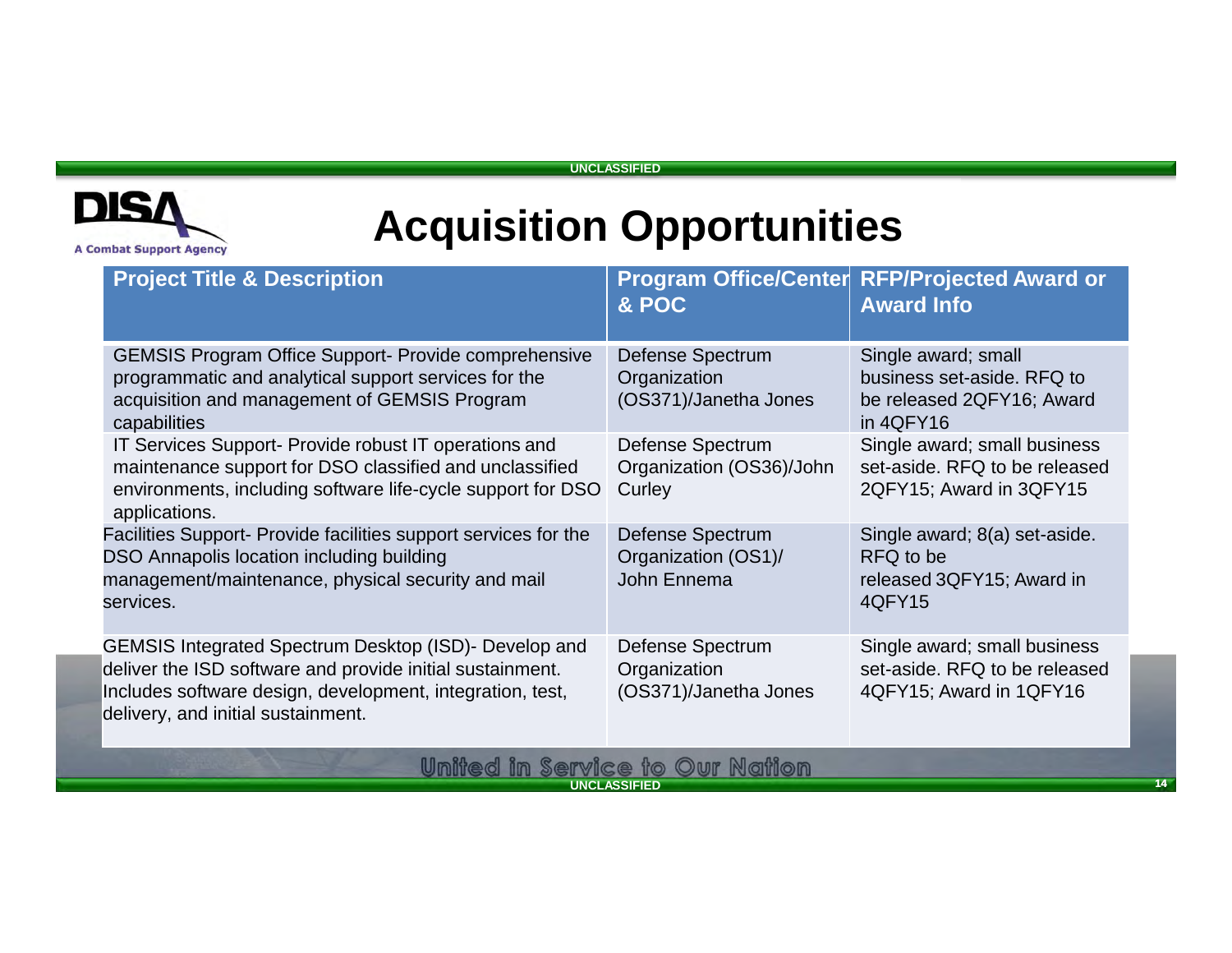

| <b>Project Title &amp; Description</b>                                                                                                                                                                                                                                                                                                                                                       | & POC                                                             | <b>Program Office/Center RFP/Projected Award</b><br>or Award Info                     |  |
|----------------------------------------------------------------------------------------------------------------------------------------------------------------------------------------------------------------------------------------------------------------------------------------------------------------------------------------------------------------------------------------------|-------------------------------------------------------------------|---------------------------------------------------------------------------------------|--|
| Applied Engineering- Provide Electromagnetic Environmental<br>Effects (E3) and Spectrum Engineering support to DOD<br>Components, Federal Agencies, and Non-Federal entities.                                                                                                                                                                                                                | <b>Defense Spectrum</b><br>Organization<br>(OS35)/Marcus Shellman | <b>Full and Open</b><br>Competition. RFQ to be<br>released 3QFY15; Award<br>in 2QFY16 |  |
| Operations, E3 Engineering, & Strategic Spectrum Planning-<br>Provide spectrum services and capabilities from short notice<br>on-the-ground operational support to long range spectrum<br>planning. Manage the DoD E3 Program, provide engineering<br>support to policy makers and operational planners. Develop<br>integrated national/international spectrum strategies & action<br>plans. | Defense Spectrum<br>Organization<br>(OS35)/Marcus Shellman        | <b>Full and Open</b><br>Competition. RFQ to be<br>released 3QFY15;<br>Award in 3QFY16 |  |
| Enterprise Services and Tools-Provide information management,<br>analytical capability development, software test, deployment and<br>operations support for DSO automated systems and applications.                                                                                                                                                                                          | <b>Defense Spectrum</b><br>Organization<br>(OS35)/Marcus Shellman | N/A. Will use existing<br>government IDIQ<br>vehicles                                 |  |
| United in Service to Our Nation<br><b>UNCLASSIFIED</b>                                                                                                                                                                                                                                                                                                                                       |                                                                   |                                                                                       |  |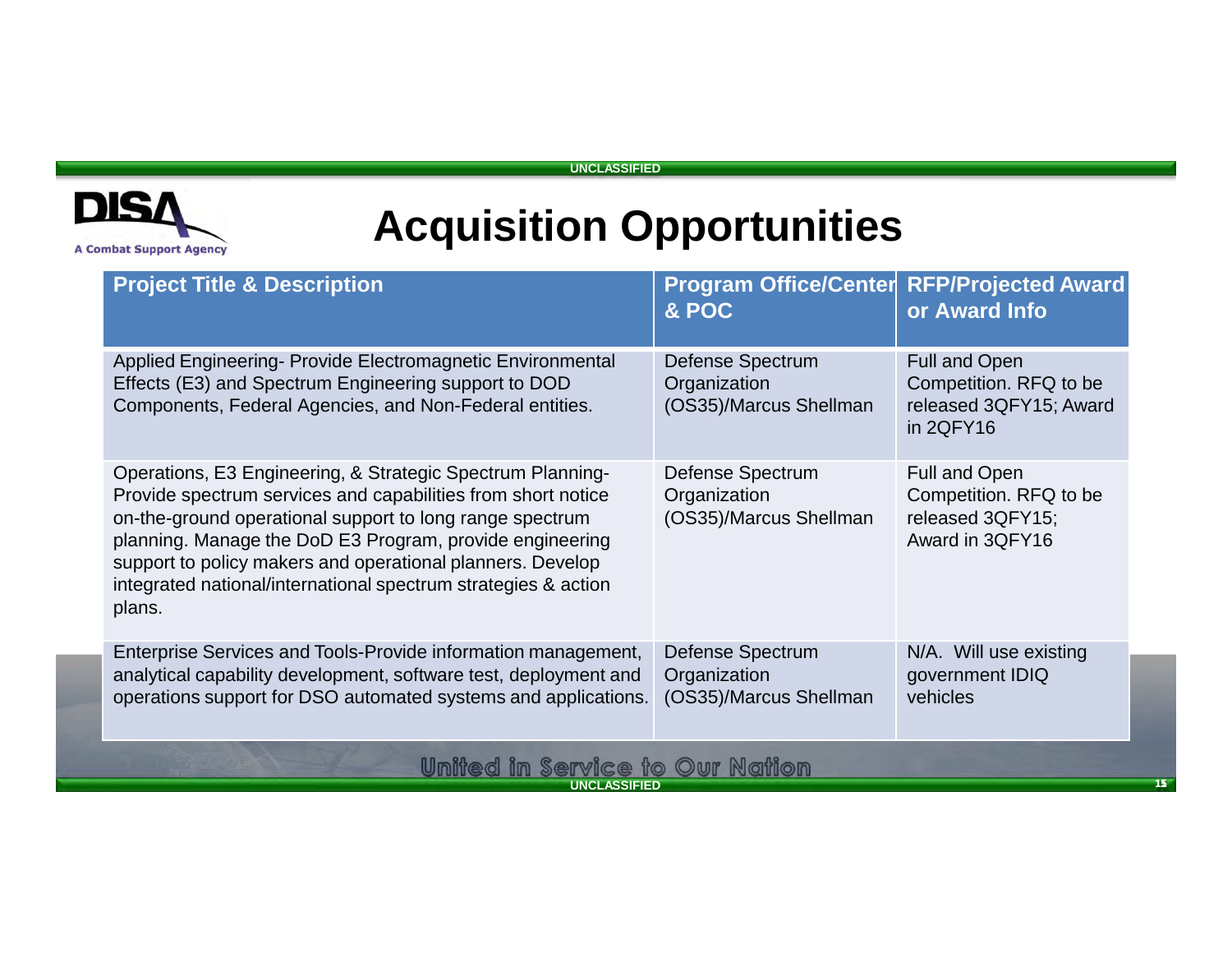

# **Acquisition Opportunities**

| <b>Project Title &amp; Description</b>                                                                                                                                                                                                                               | & POC                                                                            | <b>Program Office/Center RFP/Projected Award or</b><br><b>Award Info</b>                                                                         |
|----------------------------------------------------------------------------------------------------------------------------------------------------------------------------------------------------------------------------------------------------------------------|----------------------------------------------------------------------------------|--------------------------------------------------------------------------------------------------------------------------------------------------|
| Joint Regional Security Stacks (JRSS) - Equipment and<br>services in support of the implementation of the Joint<br><b>Regional Security Stacks</b>                                                                                                                   | Infrastructure &<br>Development (ID8)<br><b>Manprit Singh</b>                    | Small business set-aside<br>awards on NASA SEWP<br>Awarded on 25 Sep 14 &<br>29 Sep 14                                                           |
| MA Operations and Sustainment Support - Support services<br>for training, help desk, engineering, implementation &<br>deployment, and subject matter expertise for all Mission<br>Assurance program areas.                                                           | Development and<br><b>Business Center (BDL2)</b><br><b>Marcelle Salley-Owens</b> | Competitive GSA IT 70 BPA.<br>RFQ released 8 Jul 2014;<br>Award in 4QFY15                                                                        |
| Domain Name System (DNS) Hardening Support- DNS<br>engineering, integration, technical and operational<br>support services to secure the DoDIN from external<br>vulnerabilities. Services include network and security<br>engineering and program management support | (ID23), Sherry Green                                                             | Infrastructure Development HC1028-15-F-0055; Award Date:<br>17Dec14, Awardee: Quotient,<br>Inc.; Base Year; plus (3) one year<br>option periods. |
|                                                                                                                                                                                                                                                                      | Ilinitad in Service to Our Nation                                                |                                                                                                                                                  |

**UNCLASSIFIED<sup>16</sup>**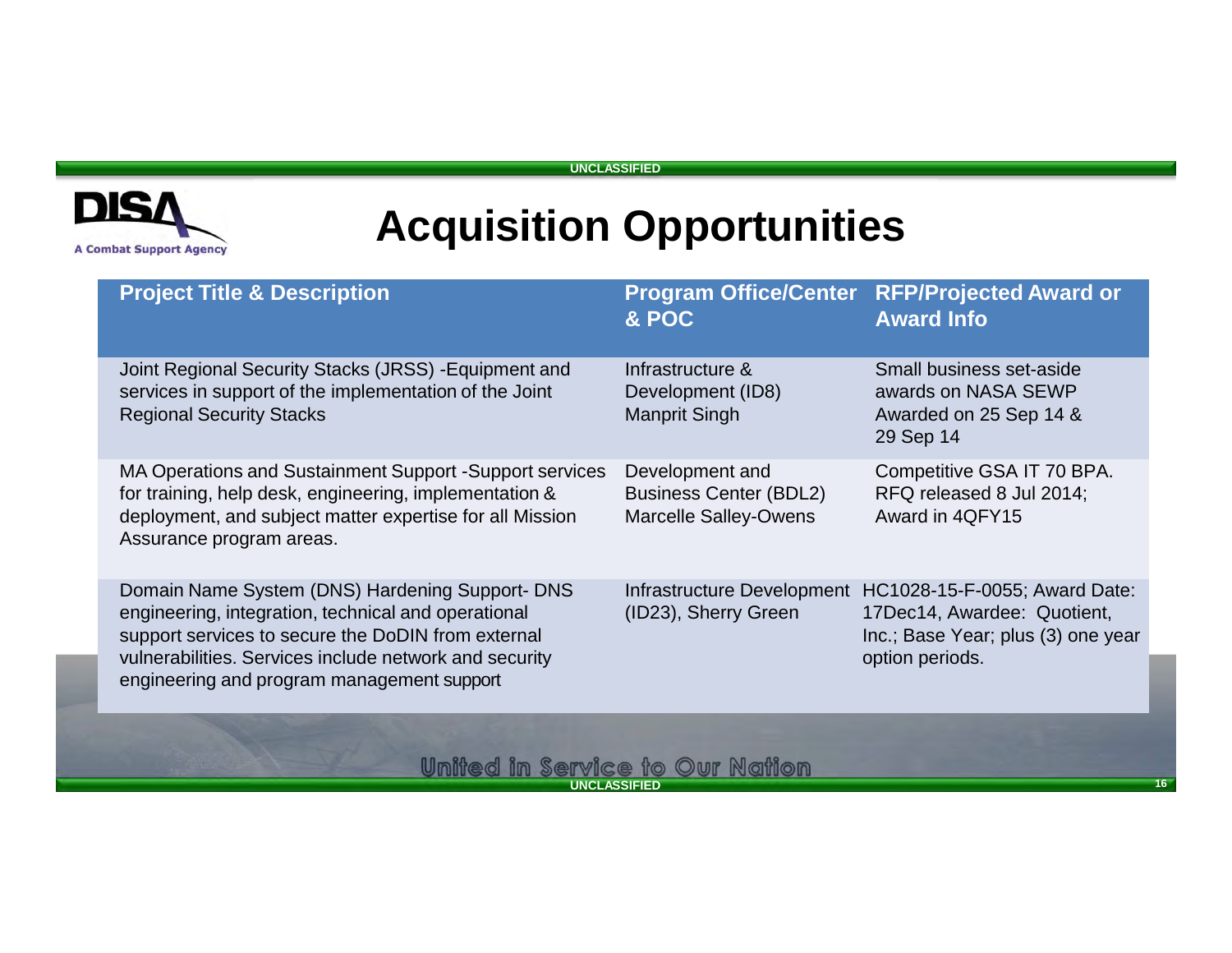

# **Acquisition Opportunities**

| <b>Project Title &amp; Description</b>                                                                                                                                                                                                                                           | & POC                                                                              | <b>Program Office/Center RFP/Projected Award</b><br>or Award Info                 |  |
|----------------------------------------------------------------------------------------------------------------------------------------------------------------------------------------------------------------------------------------------------------------------------------|------------------------------------------------------------------------------------|-----------------------------------------------------------------------------------|--|
| Acropolis and Sensor Operations -Support for operating and<br>maintaining the Acropolis, the DODIN Computer Network<br>Defense (CND) sensor infrastructure supporting the JIE, and<br>sensors within the Joint Information Environment Single<br>Security Architecture (JIE-SSA) | Infrastructure &<br>Development<br>(ID23)/Todd Gillis                              | Awarded 11/26/14 to<br>Northrop Grumman-<br>Encore II - HC1028-08-D-<br>2023-0064 |  |
| Web Content Filtering (WCF) Support- Engineering and<br>sustainment support services, planned capability enhancements,<br>and technology upgrades for the current WCF system                                                                                                     | Infrastructure and<br>Development (ID23)<br>Sandra Felton                          | Awarded on 1 Apr 15 to CGI<br>Federal, Inc. Award No.<br>HC102815F0167            |  |
| Integrated Resource Information System (IRIS) Support-<br>Sustainment and maintenance, enhancements, and optional<br>user base expansion of the IRIS application that is used for<br>developing budgets, funds expenditure, contract management,<br>and reporting                | Development & Business<br>Ctr./Services<br>Development (SD21)<br><b>Barb Biebl</b> | RFP published 22 Dec 14;<br>Anticipate award date 29<br><b>Aug 15</b>             |  |
| United in Service to Our Nation                                                                                                                                                                                                                                                  |                                                                                    |                                                                                   |  |

**UNCLASSIFIED1 17**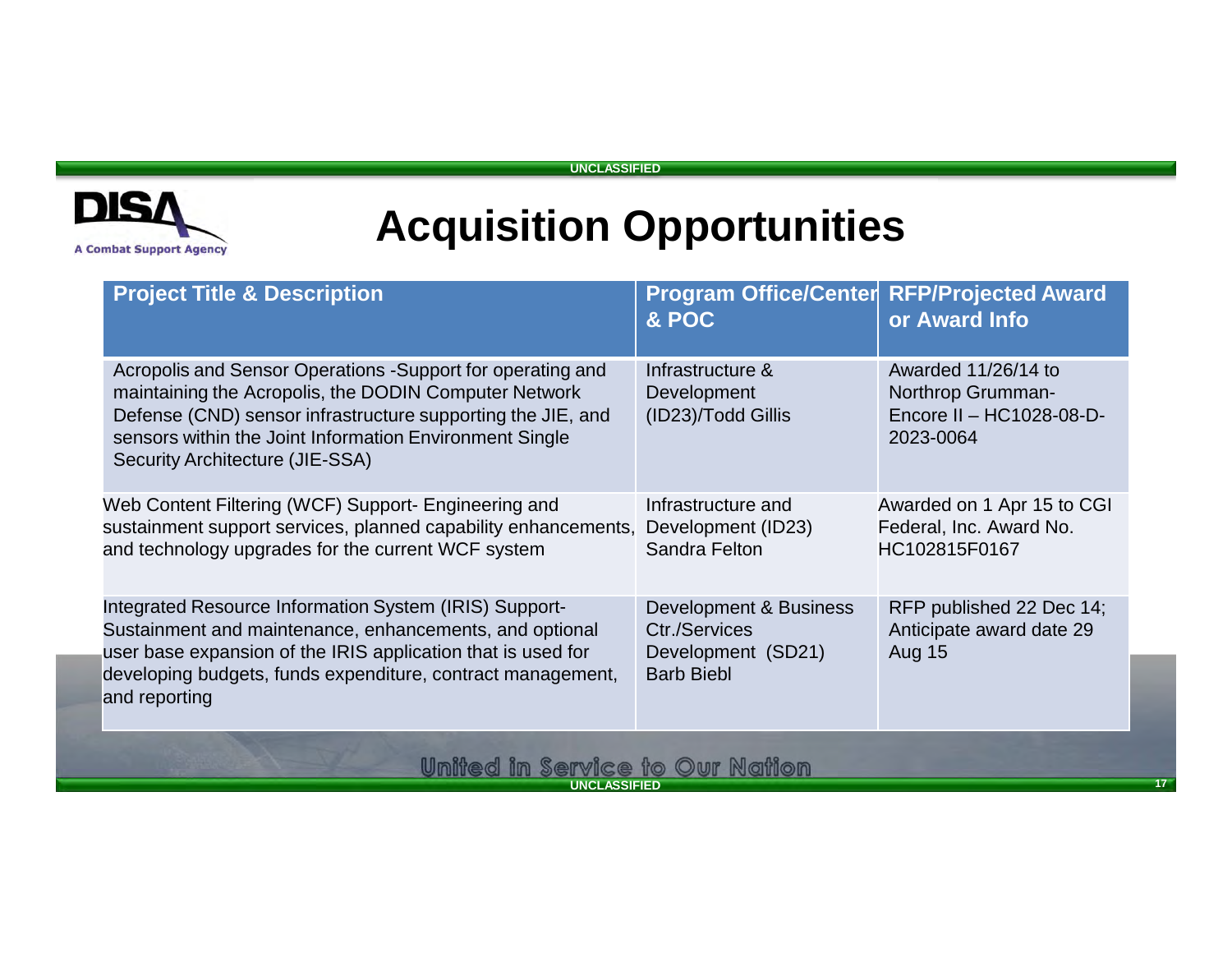

| <b>Project Title &amp; Description</b>                                                                                                                                                                                             | <b>Program Office/Center</b><br>& POC                             | <b>RFP/Projected Award or</b><br><b>Award Info</b>                         |  |
|------------------------------------------------------------------------------------------------------------------------------------------------------------------------------------------------------------------------------------|-------------------------------------------------------------------|----------------------------------------------------------------------------|--|
| <b>Enterprise Mission Assurance Support Service</b><br>(eMASS) - Development, deployment, and<br>maintenance in support automation of RMF steps.                                                                                   | (ID52) Seab Herron                                                | RFP release pending;<br>award TBD                                          |  |
| MA Software Development Support -Support for the<br>Mission Assurance directorate to include: software<br>design and development, Tier III support, and product<br>subject matter expertise                                        | Development and Business<br>Center (BDL2) Chip<br><b>Hamilton</b> | <b>Competitive GSA Multiple</b><br>Award BPA. Award<br>scheduled in 3QFY15 |  |
| Secure Configuration Management (SCM)-Support,<br>sustainment and enhancement of existing SCM capabilities,<br>implementation of new features, updates and<br>improvements, and potential redesign of current SCM<br>capabilities. | Implementation &<br>Sustainment (IML32)/Janice<br>Hammond         | Fair Opportunity- DESS.<br>Draft RFP released 6 March<br>2015.             |  |
| <u>United in Service to Our Nation</u><br><b>UNCLASSIFIED</b>                                                                                                                                                                      |                                                                   |                                                                            |  |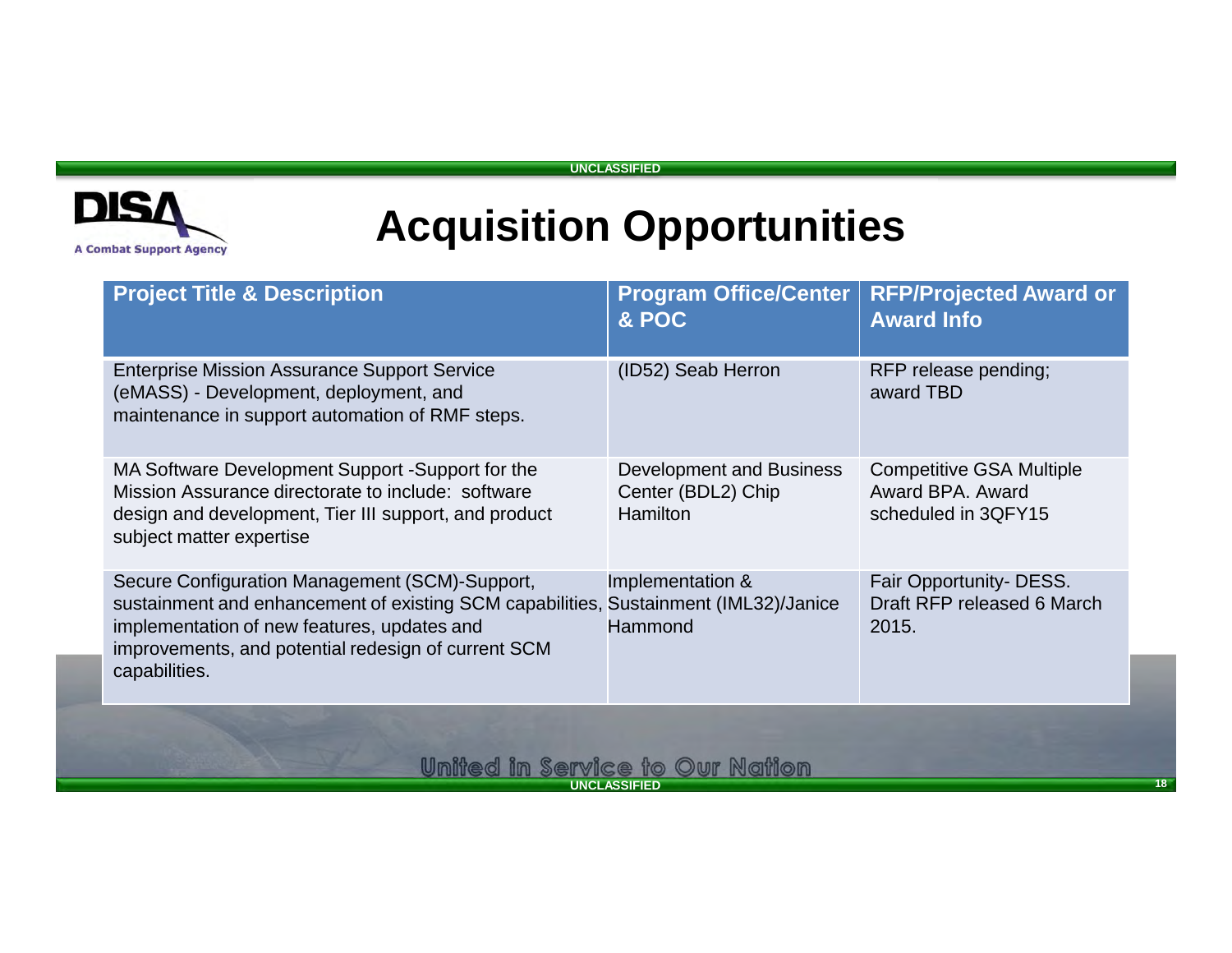

| <b>Project Title &amp; Description</b>                                                                                                                                                                                     | <b>Program Office/Center</b><br>& POC                     | <b>RFP/Projected Award</b><br>or Award Info                                                          |
|----------------------------------------------------------------------------------------------------------------------------------------------------------------------------------------------------------------------------|-----------------------------------------------------------|------------------------------------------------------------------------------------------------------|
| DMZ Engineering Support - Demilitarized Zones Tier III<br>engineering support                                                                                                                                              | Infrastructure &<br>Development (ID23)<br>Victoria Walsh  | Single award;<br>small business<br>set aside, GSA IT<br>70. RFQ Release<br>3QFY15-Award in<br>1QFY16 |
| Cyber Situational Awareness Analytic Cloud (CSAAC)-<br>Technical, engineering and integration support for design,<br>development, enhancement, integration, deployment and<br>sustainment of a host of CSAAC capabilities. | Infrastructure &<br>Development (ID61) Dan<br><b>Bart</b> | Three awards; small<br>business set-aside,<br>GSA IT 70. RFQ to be<br>released 3rd QFY15             |

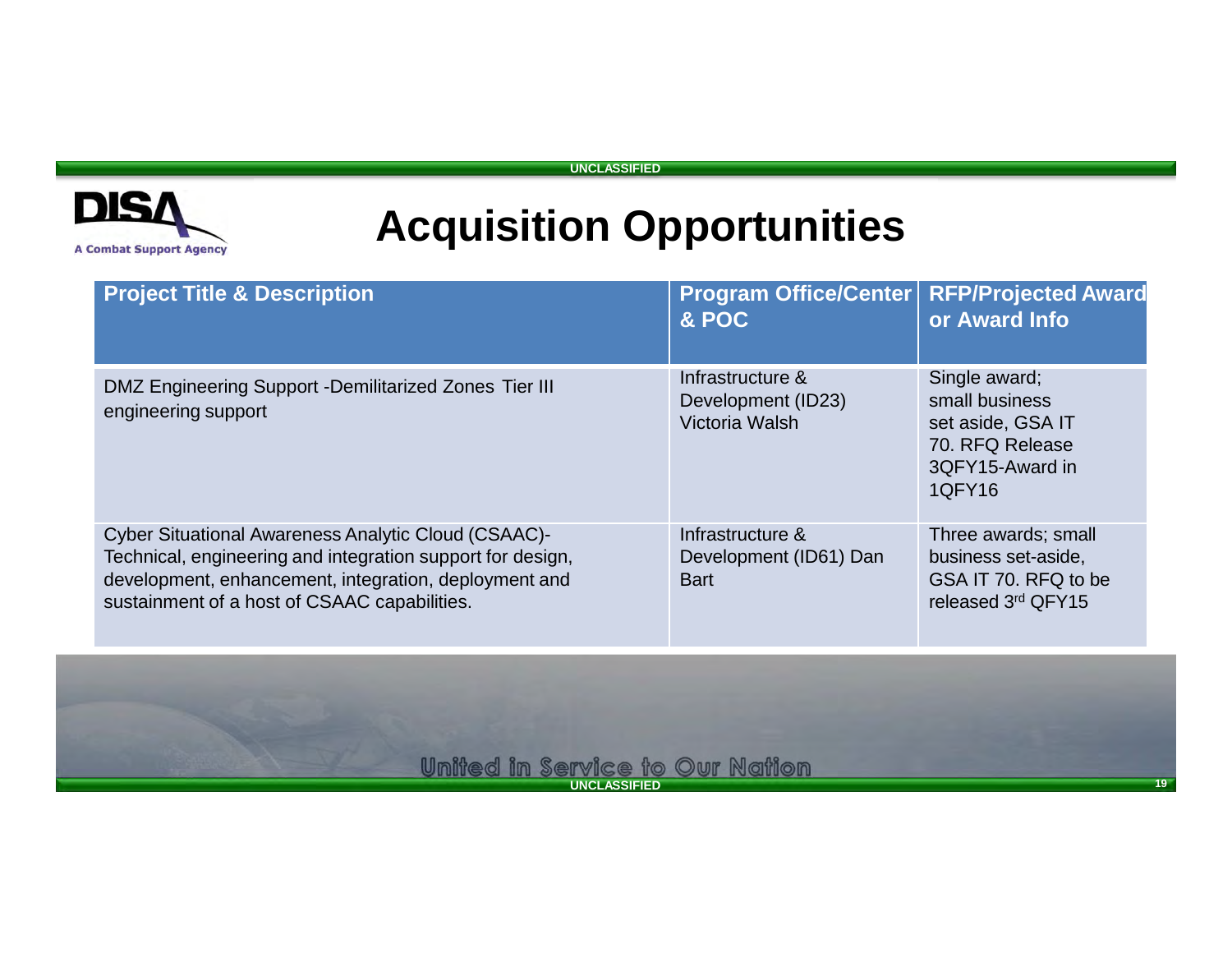

| Cross Domain Enterprise Services (CDES) Testing and C&A<br>Infrastructure &<br>Conducting<br>Development (ID32)<br>market research<br><b>Teresa White</b><br>to determine<br>strategy. RFP to<br>be released<br>TBD; Award<br><b>TBD</b><br>Single award;<br>CDES Planning & PM Support- Planning, customer management,<br>Infrastructure &<br>program management, development, engineering, and integration<br>conducting market<br>Development (ID32)<br>support for the CDES.<br><b>Teresa White</b><br>research to<br>determine<br>strategy. RFP to<br>be released<br>4QFY15 - Award<br>in 1QFY16 | <b>Project Title &amp; Description</b> | Program Office/Center RFP/Projected<br>& POC | <b>Award or Award Info</b> |
|-------------------------------------------------------------------------------------------------------------------------------------------------------------------------------------------------------------------------------------------------------------------------------------------------------------------------------------------------------------------------------------------------------------------------------------------------------------------------------------------------------------------------------------------------------------------------------------------------------|----------------------------------------|----------------------------------------------|----------------------------|
|                                                                                                                                                                                                                                                                                                                                                                                                                                                                                                                                                                                                       |                                        |                                              |                            |
|                                                                                                                                                                                                                                                                                                                                                                                                                                                                                                                                                                                                       |                                        |                                              |                            |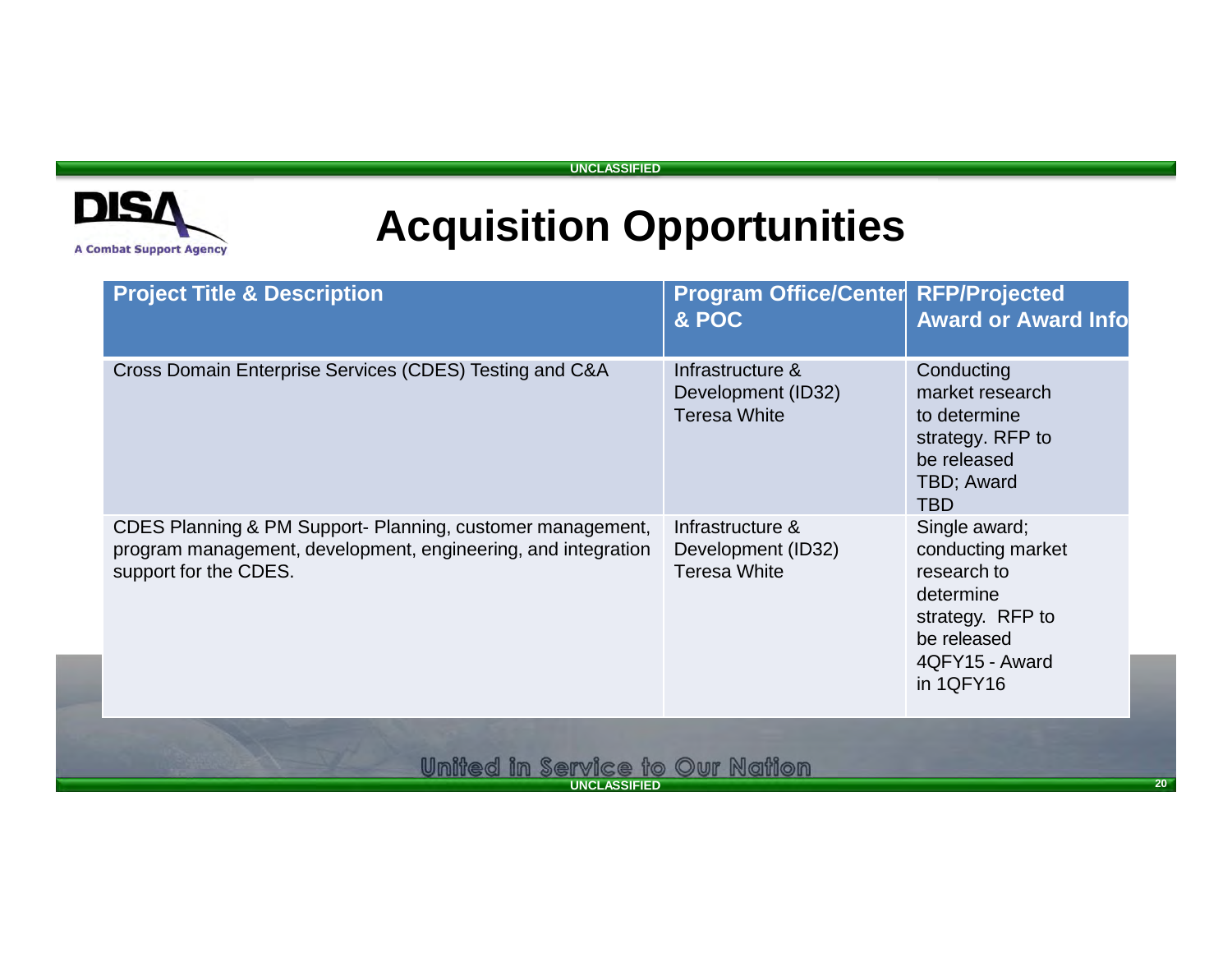

# **Acquisition Opportunities**

| <b>Project Title &amp; Description</b>                                                                                                                         | & POC                                                             | Program Office/Center RFP/Projected Award or<br><b>Award Info</b>                             |
|----------------------------------------------------------------------------------------------------------------------------------------------------------------|-------------------------------------------------------------------|-----------------------------------------------------------------------------------------------|
| HBSS Next Generation-Licensing support for future DoD<br>enterprise wide host security capabilities, and support for<br>transition from the legacy capability. | Infrastructure &<br>Development (ID51) Steve<br>Knight            | Conducting market research<br>to determine strategy. RFP<br>to be released TBD; Award<br>TBD. |
| DISA IV&V Support-IV&V support for DISA development<br>efforts.                                                                                                | Development and<br><b>Business Center (BDL2)</b><br>Chip Hamilton | Multiple award, small business<br>set- aside, BPA. Award in<br>4QFY15                         |
| <b>Risk Management / Information Assurance Support</b><br>Services-Support for security and risk assessments of DISA<br>information systems.                   | <b>RME/Lisa Medley</b>                                            | Single award; Encore II; full<br>and open. Awarded 30 Mar<br>15                               |
|                                                                                                                                                                |                                                                   |                                                                                               |

**UNCLASSIFIED**

9GI VI

CG 10

**N**drion

owr

שומש